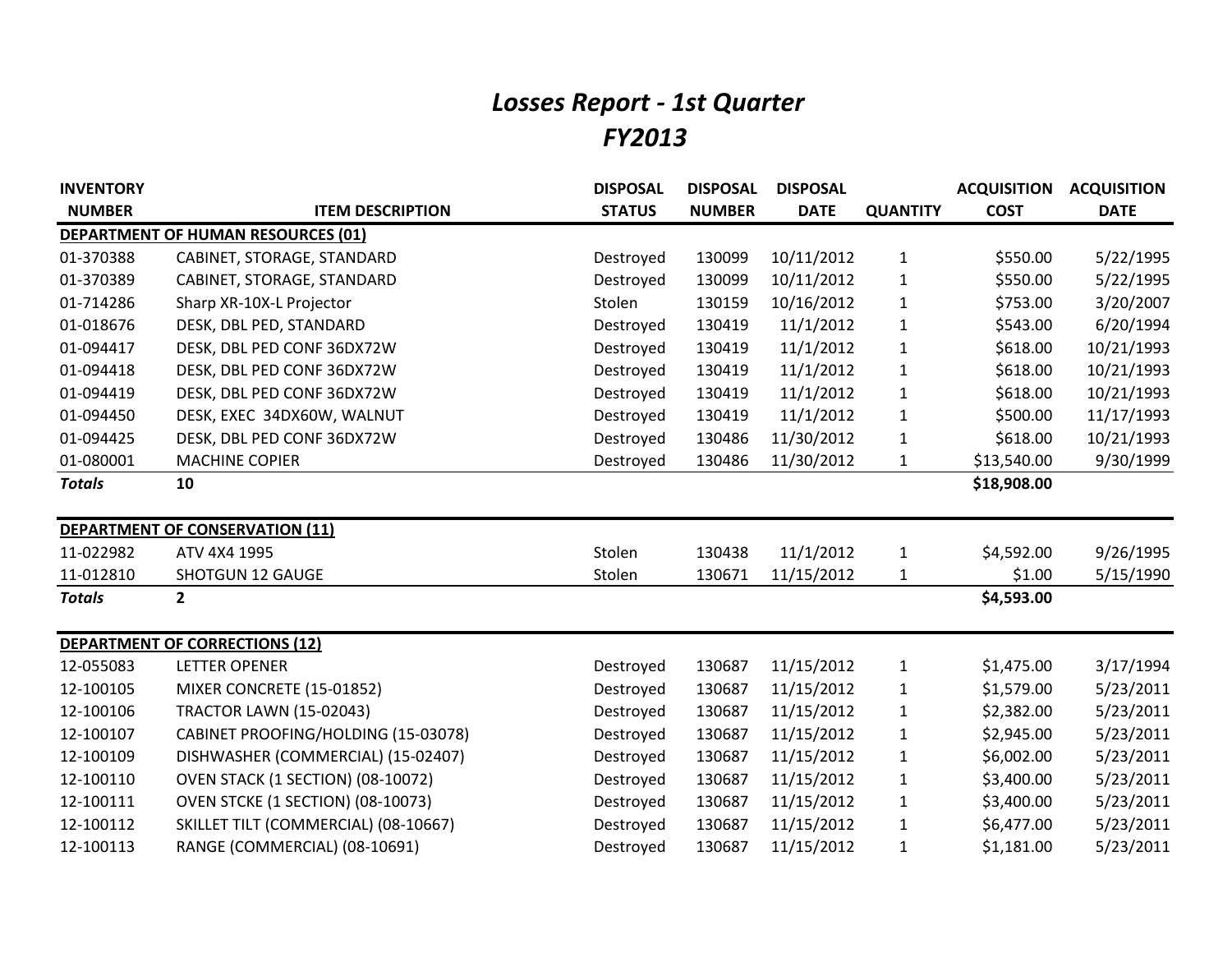| <b>INVENTORY</b> |                                    | <b>DISPOSAL</b> | <b>DISPOSAL</b> | <b>DISPOSAL</b> |                 | <b>ACQUISITION</b> | <b>ACQUISITION</b> |
|------------------|------------------------------------|-----------------|-----------------|-----------------|-----------------|--------------------|--------------------|
| <b>NUMBER</b>    | <b>ITEM DESCRIPTION</b>            | <b>STATUS</b>   | <b>NUMBER</b>   | <b>DATE</b>     | <b>QUANTITY</b> | <b>COST</b>        | <b>DATE</b>        |
| 12-100114        | ICE MACHINE (CONDENSER) (08-10865) | Destroyed       | 130687          | 11/15/2012      | $\mathbf{1}$    | \$1,676.00         | 5/23/2011          |
| 12-100117        | CHOPPER FOOD (08-10868)            | Destroyed       | 130687          | 11/15/2012      | $\mathbf{1}$    | \$5,295.00         | 5/23/2011          |
| 12-100118        | CART FOOD TRANSPORT (08-09250)     | Destroyed       | 130687          | 11/15/2012      | 1               | \$740.00           | 5/23/2011          |
| 12-100119        | ICE STORAGE BIN (08-08843)         | Destroyed       | 130687          | 11/15/2012      | 1               | \$600.00           | 6/21/2011          |
| 12-100120        | FOOD WARMER (15-01062)             | Destroyed       | 130687          | 11/15/2012      | 1               | \$1,800.00         | 6/21/2011          |
| 12-100121        | SINK W/3 COMPARTMENT'S             | Destroyed       | 130687          | 11/15/2012      | 1               | \$2,500.00         | 6/21/2011          |
| 12-100122        | DISHWASHER (COMMERCIAL)            | Destroyed       | 130687          | 11/15/2012      | 1               | \$48,000.00        | 6/21/2011          |
| 12-100123        | <b>CONVEROR BELT</b>               | Destroyed       | 130687          | 11/15/2012      | 1               | \$3,500.00         | 6/21/2011          |
| 12-100124        | SERVINF LINE W/4 COMPARTMENT'S     | Destroyed       | 130687          | 11/15/2012      | 1               | \$2,500.00         | 6/21/2011          |
| 12-100125        | <b>TABLE WORK</b>                  | Destroyed       | 130687          | 11/15/2012      | 1               | \$800.00           | 6/21/2011          |
| 12-100126        | <b>TABLE WORK</b>                  | Destroyed       | 130687          | 11/15/2012      | 1               | \$800.00           | 6/21/2011          |
| 12-100127        | MIXER FOOD (COMMERCIAL)            | Destroyed       | 130687          | 11/15/2012      | 1               | \$6,000.00         | 6/21/2011          |
| 12-100128        | SINK W/2 COMPARTMENT'S             | Destroyed       | 130687          | 11/15/2012      | 1               | \$1,800.00         | 6/21/2011          |
| 12-100129        | KETTLE STEAM (COMMERCIAL)          | Destroyed       | 130687          | 11/15/2012      | 1               | \$3,500.00         | 6/21/2011          |
| 12-100130        | KETTLE STEAM (COMMERCIAL)          | Destroyed       | 130687          | 11/15/2012      | $\mathbf{1}$    | \$1,800.00         | 6/21/2011          |
| 12-100131        | KETTLE STEAM (COMMERCIAL)          | Destroyed       | 130687          | 11/15/2012      | $\mathbf{1}$    | \$3,500.00         | 6/21/2011          |
| 12-100132        | SKILLET TILT (COMMERCIAL)          | Destroyed       | 130687          | 11/15/2012      | $\mathbf{1}$    | \$5,600.00         | 6/21/2011          |
| 12-100133        | TABLE WORK W/POT RACK              | Destroyed       | 130687          | 11/15/2012      | $\mathbf{1}$    | \$3,100.00         | 6/21/2011          |
| 12-100134        | TABLE WORK W/POT RACK              | Destroyed       | 130687          | 11/15/2012      | $\mathbf 1$     | \$3,100.00         | 6/21/2011          |
| 12-100135        | REFRIGERATOR PASS-THRU             | Destroyed       | 130687          | 11/15/2012      | 1               | \$4,500.00         | 6/21/2011          |
| 12-100136        | <b>SERVING LINE</b>                | Destroyed       | 130687          | 11/15/2012      | 1               | \$15,000.00        | 6/21/2011          |
| 12-100108        | <b>REFRIGERATOR 2 DOOR</b>         | Destroyed       | 130687          | 11/15/2012      | 1               | \$2,020.00         | 5/26/2011          |
| 12-067807        | <b>WASHER CLOTHES (COMMERCIAL)</b> | Destroyed       | 130705          | 11/15/2012      | 1               | \$10,229.00        | 10/31/2007         |
| 12-067808        | <b>WASHER CLOTHES (COMMERCIAL)</b> | Destroyed       | 130705          | 11/15/2012      | $\mathbf{1}$    | \$10,229.00        | 10/31/2007         |
| 12-067809        | DRYER CLOTHES (COMMERCIAL)         | Destroyed       | 130705          | 11/15/2012      | $\mathbf{1}$    | \$2,484.00         | 10/31/2007         |
| 12-067810        | DRYER CLOTHES (COMMERCIAL)         | Destroyed       | 130705          | 11/15/2012      | 1               | \$2,484.00         | 10/31/2007         |
| 12-100373        | <b>OZONE WASH SYSTEM</b>           | Destroyed       | 130705          | 11/15/2012      | 1               | \$35,440.00        | 11/10/2011         |
| 12-090346        | PISTOL 40 CALIBER SEMI-AUTOMATIC   | Stolen          | 131176          | 12/19/2012      | 1               | \$357.00           | 9/20/2010          |
| <b>Totals</b>    | 37                                 |                 |                 |                 |                 | \$208,195.00       |                    |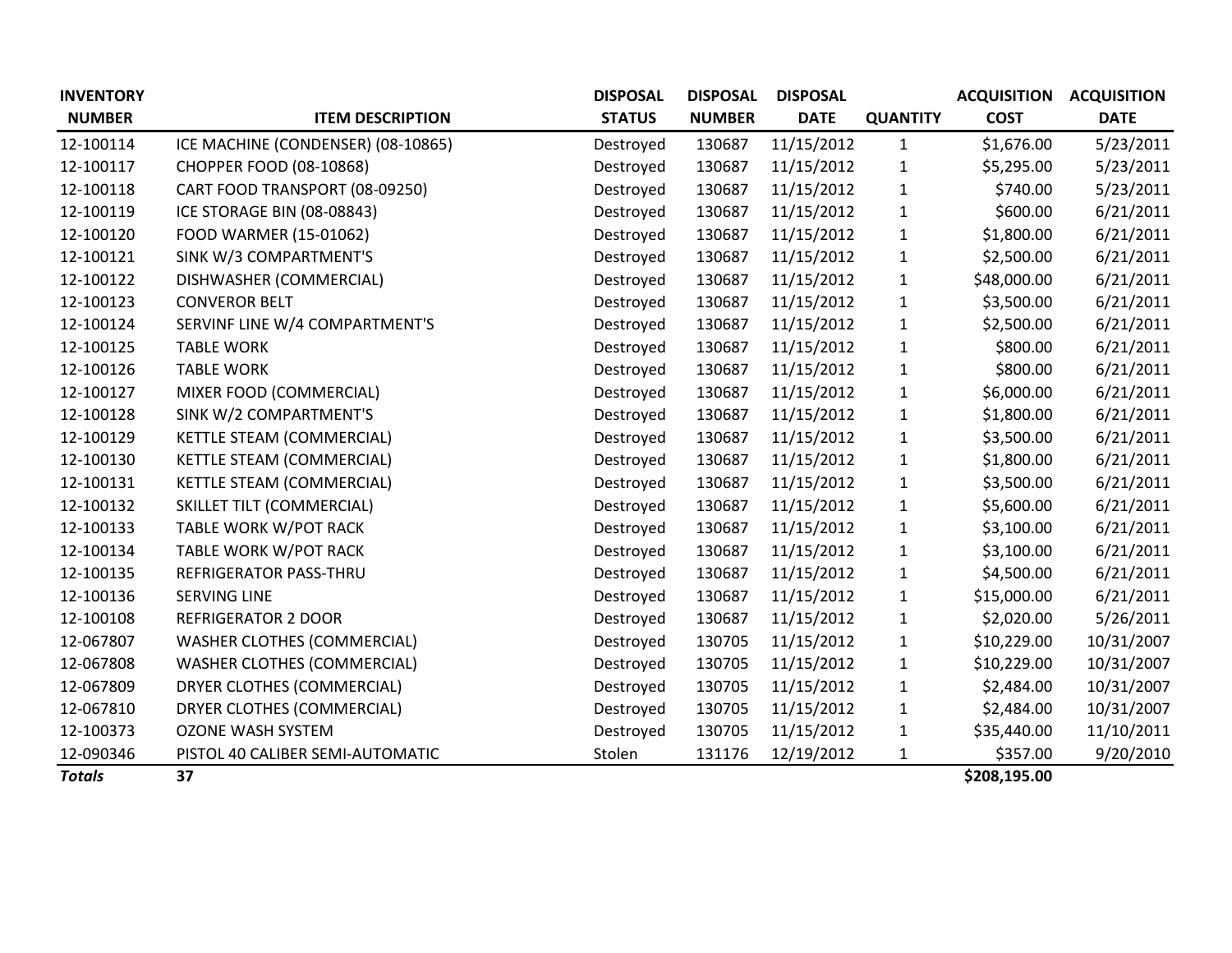| <b>INVENTORY</b> |                                                 | <b>DISPOSAL</b> | <b>DISPOSAL</b> | <b>DISPOSAL</b> |                 | <b>ACQUISITION</b> | <b>ACQUISITION</b> |
|------------------|-------------------------------------------------|-----------------|-----------------|-----------------|-----------------|--------------------|--------------------|
| <b>NUMBER</b>    | <b>ITEM DESCRIPTION</b>                         | <b>STATUS</b>   | <b>NUMBER</b>   | <b>DATE</b>     | <b>QUANTITY</b> | <b>COST</b>        | <b>DATE</b>        |
|                  | <b>DEPARTMENT OF PUBLIC HEALTH (23)</b>         |                 |                 |                 |                 |                    |                    |
| 23-089937        | <b>LAPTOP</b>                                   | Stolen          | 130020          | 10/5/2012       | $\mathbf{1}$    | \$1,743.50         | 8/5/2011           |
| 23-085806        | Laptop                                          | Stolen          | 130417          | 11/9/2012       | 1               | \$1,224.00         | 5/27/2009          |
| 23-089332        | Laptop                                          | Stolen          | 130911          | 12/6/2012       | 1               | \$933.00           | 6/23/2011          |
| <b>Totals</b>    | 3                                               |                 |                 |                 |                 | \$3,900.50         |                    |
|                  | <b>DEPARTMENT OF LABOR (25)</b>                 |                 |                 |                 |                 |                    |                    |
| 25-058785        | COMPUTER HP DC7900 ULTRA SLIM                   | Stolen          | 130229          | 10/18/2012      | $\mathbf{1}$    | \$801.00           | 12/18/2009         |
| <b>Totals</b>    | 1                                               |                 |                 |                 |                 | \$801.00           |                    |
|                  | <b>BOARD OF PARDONS AND PAROLES (31)</b>        |                 |                 |                 |                 |                    |                    |
| 31-010097        | <b>DELL LAPTOP D810</b>                         | Stolen          | 130055          | 10/9/2012       | $\mathbf{1}$    | \$1,551.03         | 8/1/2005           |
| 31-012385        | <b>MOTOROLA 1420 CELLULAR PHONE</b>             | Lost            | 130333          | 11/1/2012       | 1               | \$145.00           | 12/27/2011         |
| <b>Totals</b>    | $\overline{2}$                                  |                 |                 |                 |                 | \$1,696.03         |                    |
|                  | <b>ALABAMA DEPARTMENT OF PUBLIC SAFETY (35)</b> |                 |                 |                 |                 |                    |                    |
| 35-038950        | <b>ICE CUBER</b>                                | Destroyed       | 130121          | 10/24/2012      | $\mathbf{1}$    | \$3,800.00         | 12/15/1919         |
| <b>Totals</b>    | $\mathbf{1}$                                    |                 |                 |                 |                 | \$3,800.00         |                    |
|                  | <b>ALABAMA STATE DOCKS AUTHORITY (47)</b>       |                 |                 |                 |                 |                    |                    |
| 47-032801        | <b>LAPTOP COMPUTER</b>                          | Stolen          | 130535          | 11/16/2012      | $\mathbf{1}$    | \$1,551.03         | 2/2/2005           |
| 47-033587        | <b>RADIO</b>                                    | Stolen          | 130535          | 11/16/2012      | 1               | \$739.68           | 12/27/2007         |
| 47-032446        | <b>PISTOL</b>                                   | Stolen          | 130750          | 11/21/2012      | 1               | \$357.00           | 9/9/2003           |
| <b>Totals</b>    | 3                                               |                 |                 |                 |                 | \$2,647.71         |                    |
|                  | <b>SECURITIES COMMISSION (49)</b>               |                 |                 |                 |                 |                    |                    |
| 49-001106        | Laptop                                          | Stolen          | 130443          | 11/1/2012       | $\mathbf{1}$    | \$2,344.00         | 8/7/2008           |
| <b>Totals</b>    | $\mathbf{1}$                                    |                 |                 |                 |                 | \$2,344.00         |                    |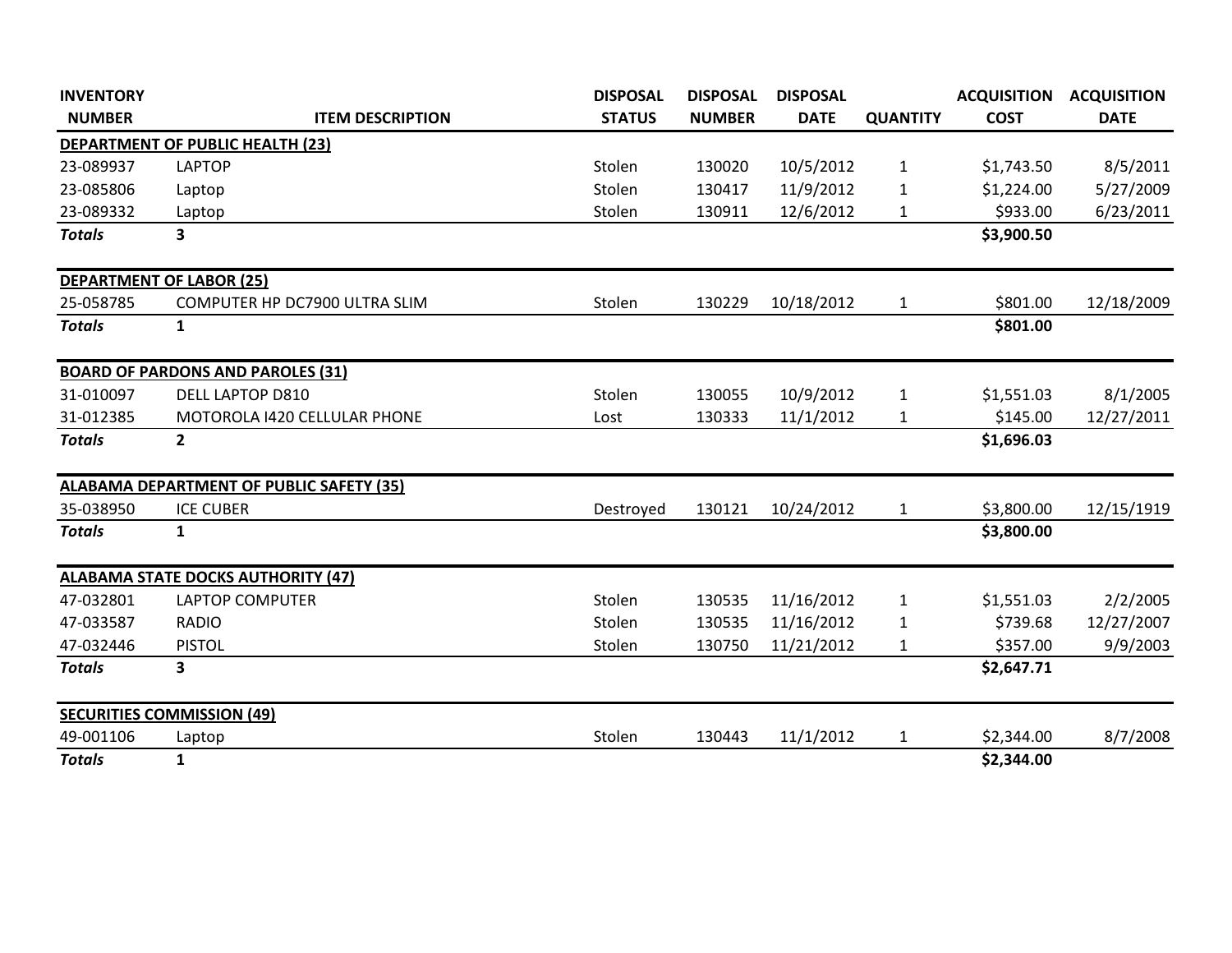| <b>INVENTORY</b>            |                                                       | <b>DISPOSAL</b> | <b>DISPOSAL</b> | <b>DISPOSAL</b> |                 | <b>ACQUISITION</b> | <b>ACQUISITION</b> |
|-----------------------------|-------------------------------------------------------|-----------------|-----------------|-----------------|-----------------|--------------------|--------------------|
| <b>NUMBER</b>               | <b>ITEM DESCRIPTION</b>                               | <b>STATUS</b>   | <b>NUMBER</b>   | <b>DATE</b>     | <b>QUANTITY</b> | <b>COST</b>        | <b>DATE</b>        |
|                             | <b>DEPARTMENT OF CONSERVATION - PARKS (54)</b>        |                 |                 |                 |                 |                    |                    |
| 54-083702                   | CANOE                                                 | Stolen          | 130294          | 11/1/2012       | $\mathbf{1}$    | \$672.00           | 4/17/2009          |
| 54-080109                   | RADIO PORTABLE W/CHARGER                              | Destroyed       | 130514          | 11/15/2012      | $\mathbf{1}$    | \$699.00           | 2/5/1996           |
| 54-082646                   | CPU DELL PENTIUM 4                                    | Destroyed       | 130514          | 11/15/2012      | 1               | \$1,088.60         | 8/15/2002          |
| 54-082841                   | <b>CPU DELL OPTIPLEX</b>                              | Destroyed       | 130514          | 11/15/2012      | $\mathbf{1}$    | \$1,506.91         | 4/18/2002          |
| 54-030105                   | LADDER 14' ALUMINUM AERIAL                            | Destroyed       | 130721          | 12/3/2012       | $\mathbf{1}$    | \$523.00           | 5/15/1975          |
| 54-039750                   | <b>BLOWER OLATHE 61</b>                               | Destroyed       | 130721          | 12/3/2012       | 1               | \$2,815.00         | 10/15/1985         |
| <b>Totals</b>               | 6                                                     |                 |                 |                 |                 | \$7,304.51         |                    |
|                             | <b>FINANCE BUILDING AUTHORITY (70)</b>                |                 |                 |                 |                 |                    |                    |
| 70-000717                   | MACHPAINT POWER/ROLLER                                | Lost            | 124870          | 10/17/2012      | $\mathbf{1}$    | \$840.00           | 9/15/1986          |
| <b>Totals</b>               | $\mathbf{1}$                                          |                 |                 |                 |                 | \$840.00           |                    |
|                             | ALABAMA DEPARTMENT OF ENVIRONMENTAL MANAGEMENT (74)   |                 |                 |                 |                 |                    |                    |
| 74-012336                   | A/C 12,000 BTU                                        | Lost            | 130315          | 10/23/2012      | $\mathbf{1}$    | \$399.00           | 3/13/2000          |
| 74-007437                   | <b>MEASURING DEVICE</b>                               | Lost            | 130315          | 10/23/2012      | $\mathbf{1}$    | \$148.69           | 9/22/1992          |
| 74-014203                   | <b>CAMERA DIGITAL</b>                                 | Lost            | 130315          | 10/23/2012      | 1               | \$149.99           | 4/27/2004          |
| 74-015000                   | A/C 15,000 BTU                                        | Lost            | 130315          | 10/23/2012      | 1               | \$319.00           | 8/24/2005          |
| <b>Totals</b>               | 4                                                     |                 |                 |                 |                 | \$1,016.68         |                    |
| <b>MEDICAID AGENCY (89)</b> |                                                       |                 |                 |                 |                 |                    |                    |
| 89-017081                   | Powershot Sx200 ISDigital Camera, 12.1MP,12XZOOM      | Lost            | 130044          | 10/3/2012       | 1               | \$330.00           | 12/2/2009          |
| <b>Totals</b>               | $\mathbf{1}$                                          |                 |                 |                 |                 | \$330.00           |                    |
|                             | <b>SAINT STEPHENS HISTORICAL COMMISSION (BV)</b>      |                 |                 |                 |                 |                    |                    |
| BV-000008                   | COMPUTER-CPU                                          | Lost            | 130378          | 11/13/2012      | $\mathbf{1}$    | \$1,700.00         | 9/15/2000          |
| <b>Totals</b>               | $\mathbf{1}$                                          |                 |                 |                 |                 | \$1,700.00         |                    |
|                             | <b>FINANCE - STATE CENTRAL MAIL &amp; SUPPLY (CM)</b> |                 |                 |                 |                 |                    |                    |
| CM-000068                   | VACUUM, WET/DRY                                       | Lost            | 124869          | 11/15/2012      | $\mathbf{1}$    | \$650.00           | 8/20/2007          |
| <b>Totals</b>               | $\mathbf{1}$                                          |                 |                 |                 |                 | \$650.00           |                    |